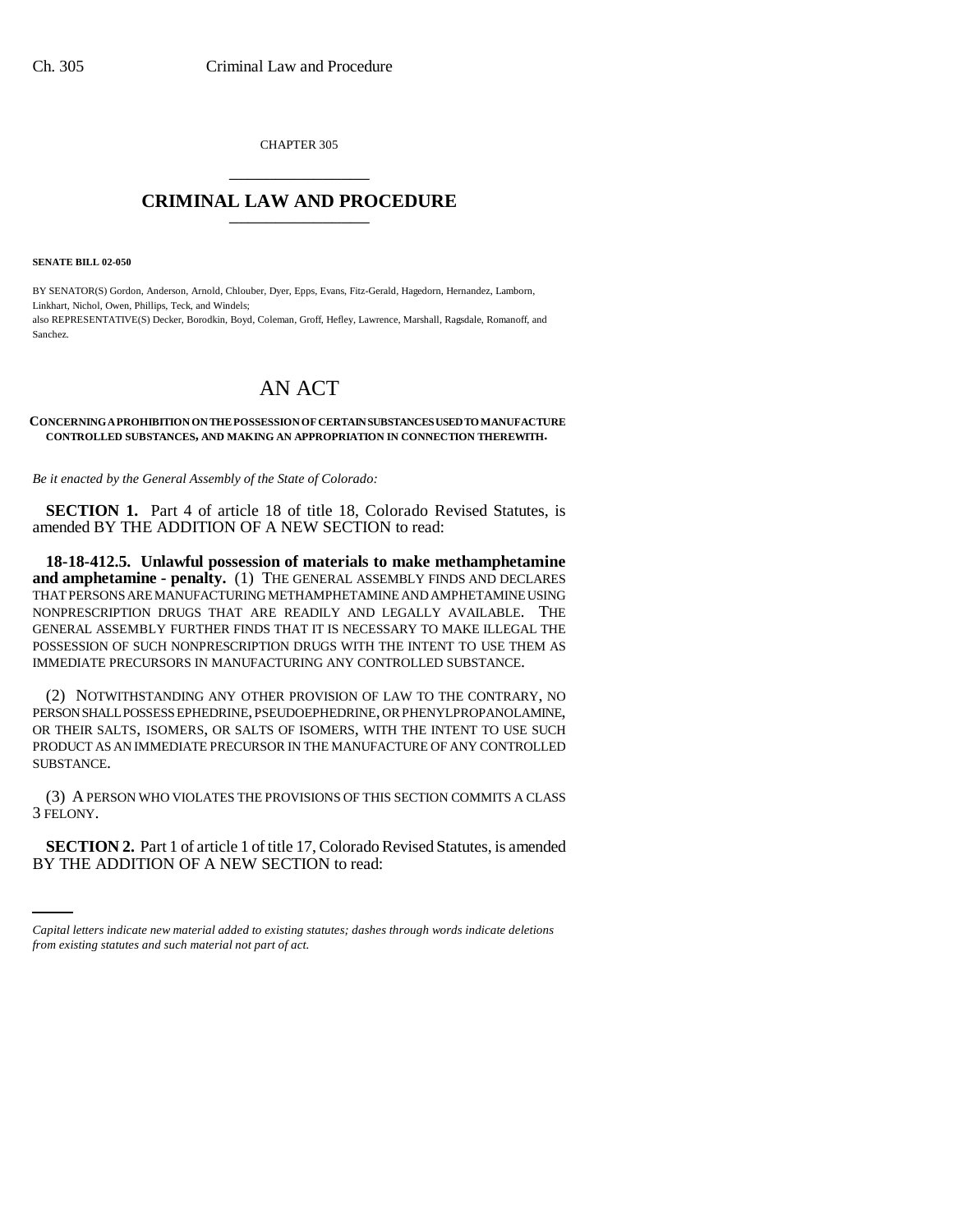**17-1-139. Appropriation to comply with section 2-2-703 - S.B. 02-050.** PURSUANT TO SECTION 2-2-703, C.R.S., THE FOLLOWING STATUTORY APPROPRIATIONS, OR SO MUCH THEREOF AS MAY BE NECESSARY, ARE MADE IN ORDER TO IMPLEMENT S.B. 02-050, ENACTED AT THE SECOND REGULAR SESSION OF THE SIXTY-THIRD GENERAL ASSEMBLY:

(a) FOR THE FISCAL YEAR BEGINNING JULY 1, 2002, IN ADDITION TO ANY OTHER APPROPRIATION, THERE IS HEREBY APPROPRIATED FROM THE CAPITAL CONSTRUCTION FUND CREATED IN SECTION 24-75-302, C.R.S., TO THE CORRECTIONS EXPANSION RESERVE FUND CREATED IN SECTION 17-1-116, THE SUM OF FOUR HUNDRED EIGHTY-SIX THOUSAND TWO HUNDRED SIXTY-NINE DOLLARS (\$486,269).

(b) (I) FOR THE FISCAL YEAR BEGINNING JULY 1, 2003, IN ADDITION TO ANY OTHER APPROPRIATION, THERE IS HEREBY APPROPRIATED, FROM THE CAPITAL CONSTRUCTION FUND CREATED IN SECTION 24-75-302, C.R.S., TO THE CORRECTIONS EXPANSION RESERVE FUND CREATED IN SECTION 17-1-116, THE SUM OF FOUR HUNDRED EIGHTY-SIX THOUSAND TWO HUNDRED SIXTY-NINE DOLLARS (\$486,269).

(II) FOR THE FISCAL YEAR BEGINNING JULY 1, 2003, IN ADDITION TO ANY OTHER APPROPRIATION, THERE IS HEREBY APPROPRIATED TO THE DEPARTMENT OF CORRECTIONS, OUT OF ANY MONEYS IN THE GENERAL FUND NOT OTHERWISE APPROPRIATED, THE SUM OF ONE HUNDRED NINETY THOUSAND SEVEN HUNDRED FIFTY-SEVEN DOLLARS (\$190,757).

(c) (I) FOR THE FISCAL YEAR BEGINNING JULY 1, 2004, IN ADDITION TO ANY OTHER APPROPRIATION, THERE IS HEREBY APPROPRIATED, FROM THE CAPITAL CONSTRUCTION FUND CREATED IN SECTION 24-75-302, C.R.S., TO THE CORRECTIONS EXPANSION RESERVE FUND CREATED IN SECTION 17-1-116, THE SUM OF FOUR HUNDRED EIGHTY-SIX THOUSAND TWO HUNDRED SIXTY-NINE DOLLARS (\$486,269).

(II) FOR THE FISCAL YEAR BEGINNING JULY 1, 2004, IN ADDITION TO ANY OTHER APPROPRIATION, THERE IS HEREBY APPROPRIATED TO THE DEPARTMENT OF CORRECTIONS, OUT OF ANY MONEYS IN THE GENERAL FUND NOT OTHERWISE APPROPRIATED, THE SUM OF THREE HUNDRED EIGHTY-ONE THOUSAND FIVE HUNDRED FOURTEEN DOLLARS (\$381,514).

(d) (I) FOR THE FISCAL YEAR BEGINNING JULY 1, 2005, IN ADDITION TO ANY OTHER APPROPRIATION, THERE IS HEREBY APPROPRIATED, FROM THE CAPITAL CONSTRUCTION FUND CREATED IN SECTION 24-75-302, C.R.S., TO THE CORRECTIONS EXPANSION RESERVE FUND CREATED IN SECTION 17-1-116, THE SUM OF FOUR HUNDRED FORTY-NINE THOUSAND SEVEN HUNDRED NINETY-NINE DOLLARS (\$449,799).

(II) FOR THE FISCAL YEAR BEGINNING JULY 1, 2005, IN ADDITION TO ANY OTHER APPROPRIATION, THERE IS HEREBY APPROPRIATED TO THE DEPARTMENT OF CORRECTIONS, OUT OF ANY MONEYS IN THE GENERAL FUND NOT OTHERWISE APPROPRIATED, THE SUM OF FIVE HUNDRED SEVENTY-TWO THOUSAND TWO HUNDRED SEVENTY-ONE DOLLARS (\$572,271).

(e) FOR THE FISCAL YEAR BEGINNING JULY 1, 2006, IN ADDITION TO ANY OTHER APPROPRIATION, THERE IS HEREBY APPROPRIATED TO THE DEPARTMENT OF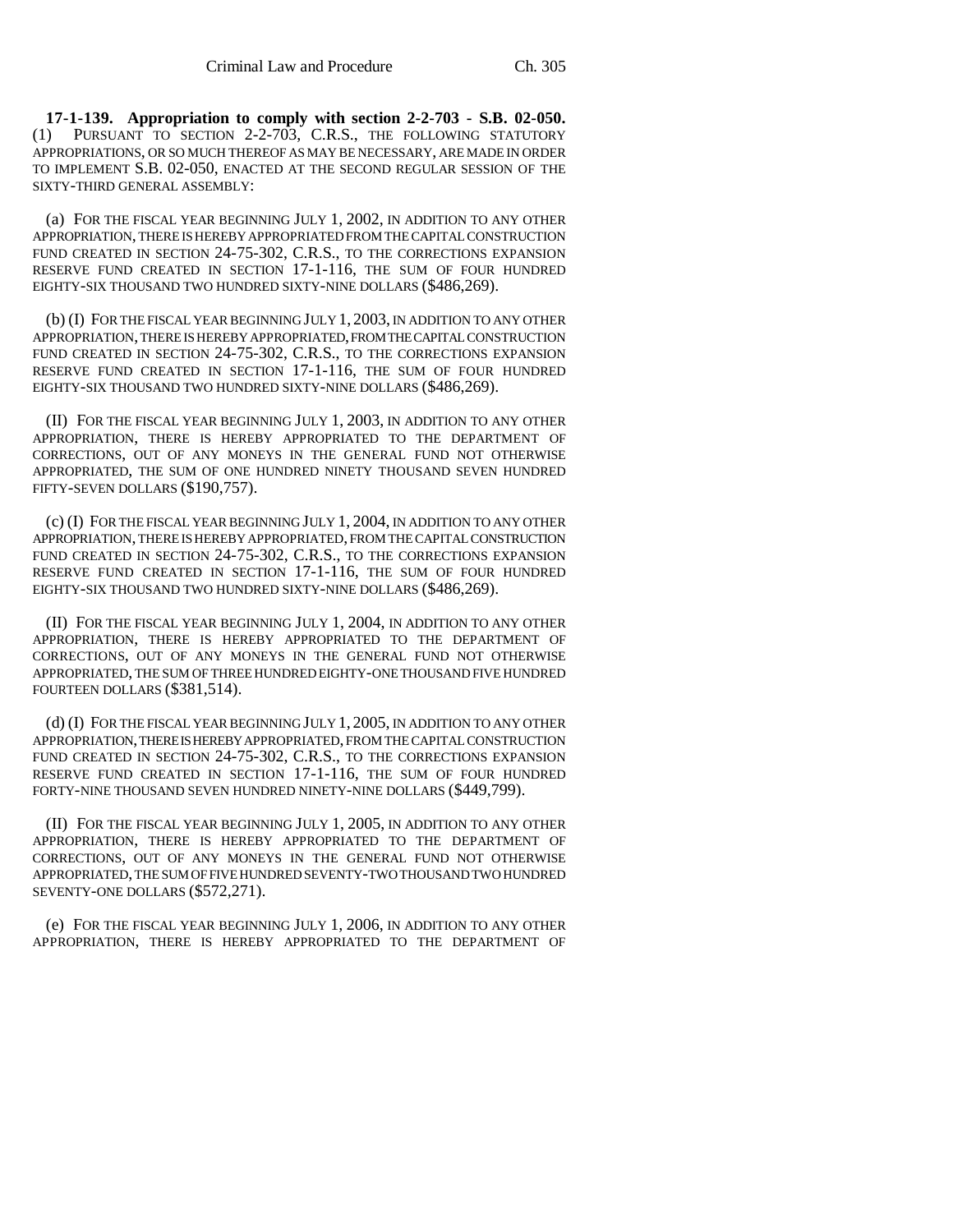CORRECTIONS, OUT OF ANY MONEYS IN THE GENERAL FUND NOT OTHERWISE APPROPRIATED, THE SUM OF SEVEN HUNDRED FORTY-EIGHT THOUSAND SEVEN HUNDRED TWENTY-ONE DOLLARS (\$748,721).

**SECTION 3.** 24-75-302 (2)(o), (2)(p), (2)(q), and (2)(r), Colorado Revised Statutes, are amended to read:

**24-75-302. Capital construction fund - capital assessment fees - calculation.** (2) As of July 1, 1988, and July 1 of each year thereafter through July 1, 2005, a sum as specified in this subsection (2) shall accrue to the capital construction fund. The state treasurer and the controller shall transfer such sum out of the general fund and into the capital construction fund as moneys become available in the general fund during the fiscal year beginning on said July 1. Transfers between funds pursuant to this subsection (2) shall not be deemed to be appropriations subject to the limitations of section 24-75-201.1. The amount which shall accrue pursuant to this subsection (2) shall be as follows:

(o) On July 1, 2002, one hundred million dollars, plus thirteen thousand nine hundred sixty-two dollars pursuant to S.B. 98-021, enacted at the second regular session of the sixty-first general assembly; plus eight million three hundred seven thousand five hundred nine dollars pursuant to H.B. 98-1156, enacted at the second regular session of the sixty-first general assembly; plus three hundred ninety-seven thousand nine hundred twenty-three dollars pursuant to H.B. 98-1160, enacted at the second regular session of the sixty-first general assembly; plus fifty thousand three hundred sixty-four dollars pursuant to H.B. 00-1107, enacted at the second regular session of the sixty-second general assembly; plus one hundred twenty-one thousand five hundred sixty-seven dollars pursuant to H.B. 00-1201, enacted at the second regular session of the sixty-second general assembly; plus two hundred fifty thousand eighty-one dollars pursuant to H.B. 00-1214, enacted at the second regular session of the sixty-second general assembly; plus forty thousand five hundred twenty-two dollars pursuant to H.B. 00-1247, enacted at the second regular session of the sixty-second general assembly; plus one million seven hundred sixty-eight thousand two hundred twenty-five dollars pursuant to H.B. 01-1205, enacted at the first regular session of the sixty-third general assembly; plus one hundred thirty-eight thousand nine hundred thirty-four dollars pursuant to H.B. 01-1242, enacted at the first regular session of the sixty-third general assembly; PLUS FOUR HUNDRED EIGHTY-SIX THOUSAND TWO HUNDRED SIXTY-NINE DOLLARS PURSUANT TO S.B.02-050, ENACTED AT THE SECOND REGULAR SESSION OF THE SIXTY-THIRD GENERAL ASSEMBLY;

(p) On July 1, 2003, one hundred million dollars, plus twenty-six thousand six hundred twenty-nine dollars pursuant to H.B. 01-1204, enacted at the first regular session of the sixty-third general assembly; plus one hundred thirty-eight thousand nine hundred thirty-four dollars pursuant to H.B. 01-1242, enacted at the first regular session of the sixty-third general assembly; PLUS FOUR HUNDRED EIGHTY-SIX THOUSAND TWO HUNDRED SIXTY-NINE DOLLARS PURSUANT TO S.B.02-050, ENACTED AT THE SECOND REGULAR SESSION OF THE SIXTY-THIRD GENERAL ASSEMBLY;

(q) On July 1, 2004, one hundred million dollars, plus two hundred thirty-three thousand eight hundred seventy-two dollars pursuant to H.B. 00-1201, enacted at the second regular session of the sixty-second general assembly; plus seventy-nine thousand eight hundred eighty-seven dollars pursuant to H.B. 01-1242, enacted at the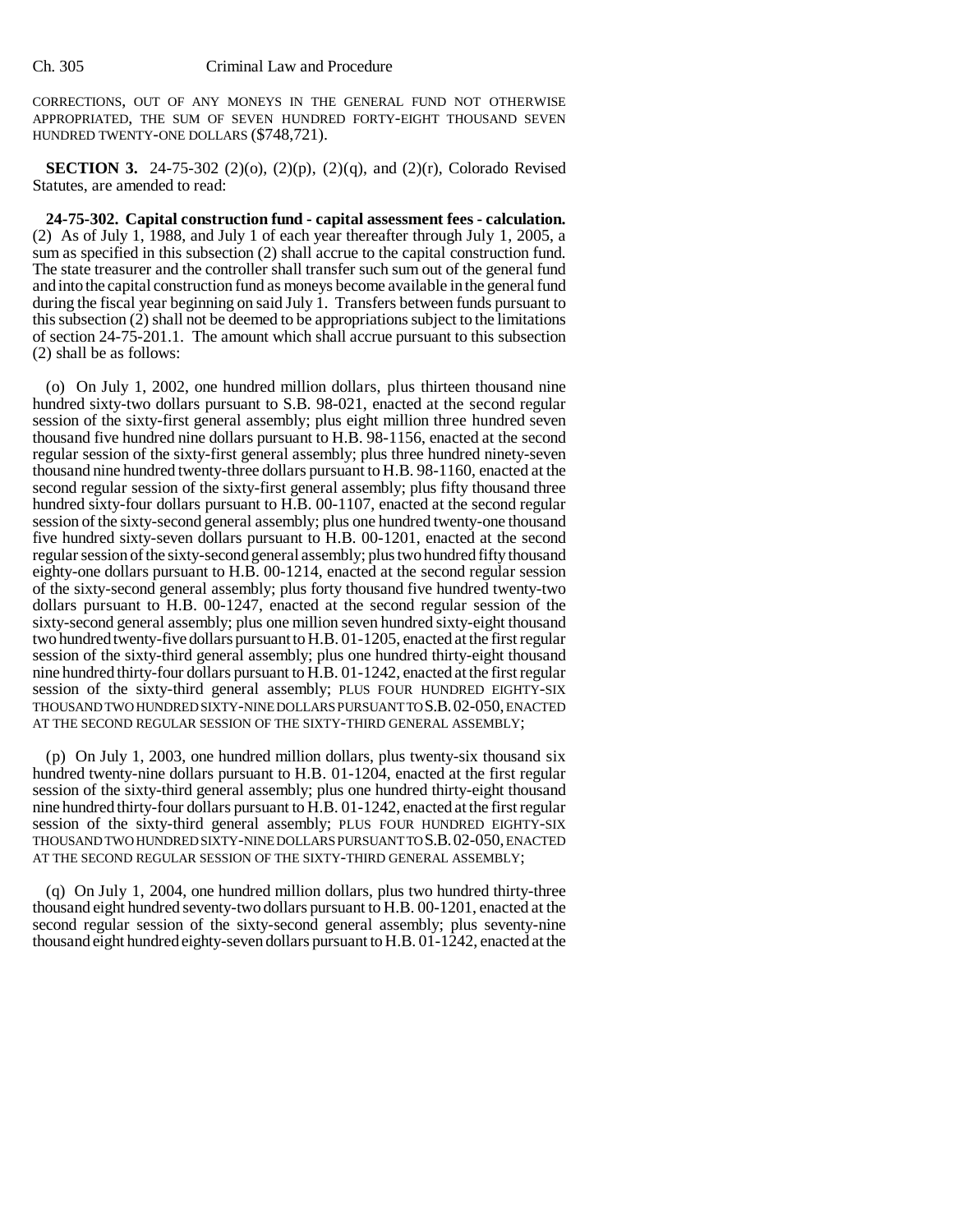first regular session of the sixty-third general assembly; PLUS FOUR HUNDRED EIGHTY-SIX THOUSAND TWO HUNDRED SIXTY-NINE DOLLARS PURSUANT TO S.B. 02-050, ENACTED AT THE SECOND REGULAR SESSION OF THE SIXTY-THIRD GENERAL ASSEMBLY;

(r) On July 1, 2005, one hundred million dollars; PLUS FOUR HUNDRED FORTY-NINE THOUSAND SEVEN HUNDRED NINETY-NINE DOLLARS PURSUANT TO S.B.02-050, ENACTED AT THE SECOND REGULAR SESSION OF THE SIXTY-THIRD GENERAL ASSEMBLY;

**SECTION 4. Appropriation.** In addition to any other appropriation, there is hereby appropriated, out of any moneys in the general fund not otherwise appropriated, to the judicial department, for allocation to the public defender, for the fiscal year beginning July 1, 2002, the sum of fourteen thousand three hundred seventy-three dollars (\$14,373) and 0.3 FTE, or so much thereof as may be necessary, for the implementation of this act.

**SECTION 5. Appropriation - adjustments in long bill.** For the implementation of this act, appropriations made in the annual general appropriation act, for the fiscal year beginning July 1, 2002, shall be adjusted by decreasing the general fund appropriation for performance-based pay by five hundred thousand six hundred forty-two dollars (\$500,642). Said sum shall be derived from such sources and allocated as detailed in the following table:

| <b>DEPARTMENT</b>                      | <b>GENERAL FUND</b> |
|----------------------------------------|---------------------|
| Agriculture                            | $(\$4,727)$         |
| CCHE, Arts Council, Historical Society | (7,878)             |
| Corrections                            | (256, 541)          |
| Education                              | (8,973)             |
| Governor                               | (10,021)            |
| Health Care Policy and Financing       | (4,909)             |
| Human Services                         | (113, 154)          |
| Law - Classified Employees             | (2,776)             |
| Law - Exempt Employees                 | (4,999)             |
| <b>Local Affairs</b>                   | (5,756)             |
| Military Affairs                       | (2,107)             |
| <b>Natural Resources</b>               | (15,460)            |
| Personnel                              | (10,297)            |